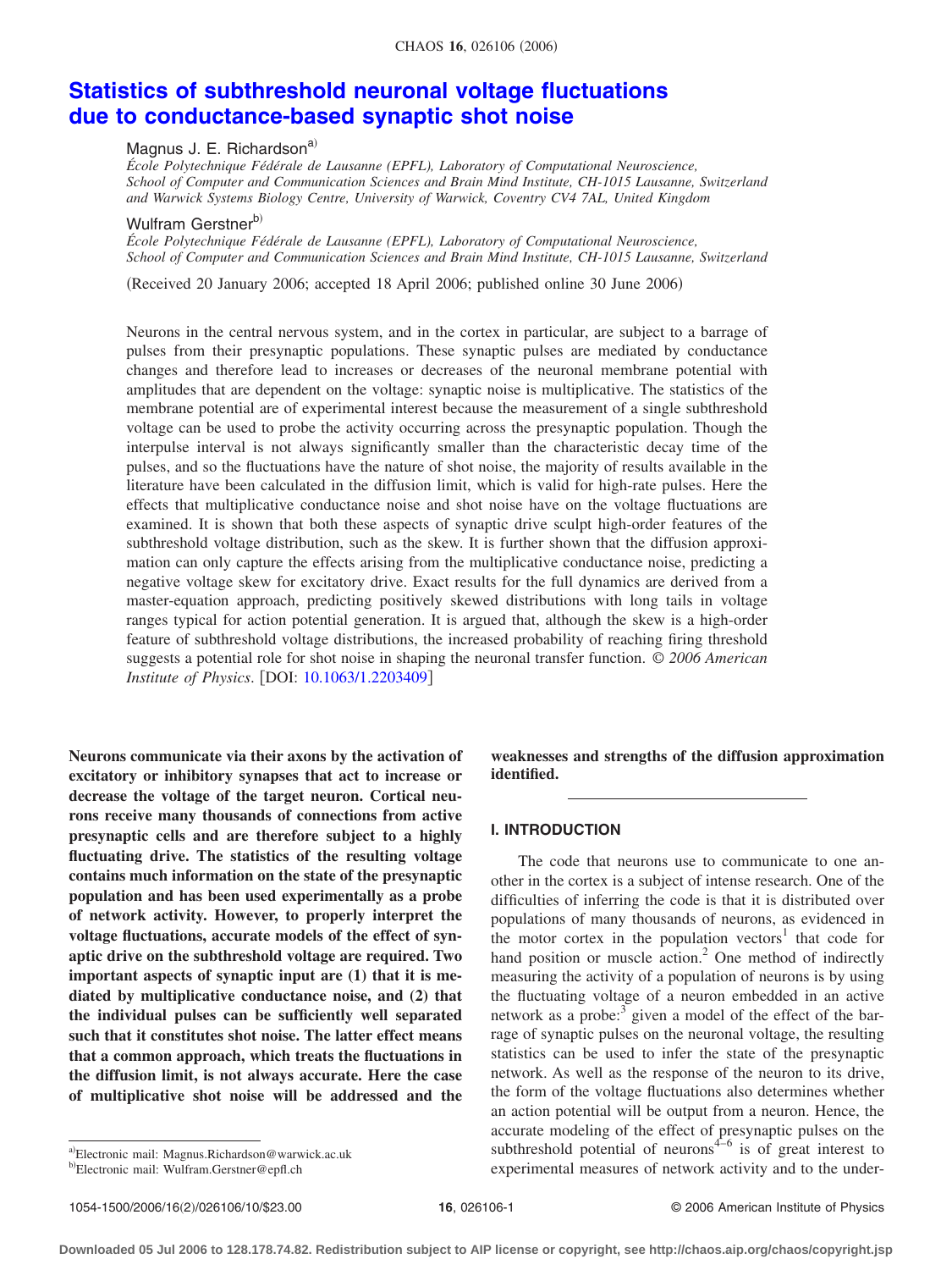standing of the neuron as a basic input-output unit of the central nervous system.

A fundamental model of the electrical response of driven cells was introduced by Lapicque<sup>7</sup> and featured a passive decay of the voltage due to the capacitance and leak conductance of the cellular membrane. Later, Stein introduced a model featuring a synaptic drive modeled as a conductance change,<sup>8</sup> following which the effects of stochastic, conductance-based synaptic drive on membrane potential fluctuations began to be extensively studied. $9-12$  These initial studies typically treated the fluctuating drive in the diffusion limit and were principally interested in the statistics of the interspike interval distribution of the outgoing spikes generated by the neuron, rather than the voltage distribution itself. Since the early theoretical work, many experimental studies have directly probed the conductance change due to the synaptic drive<sup>13–17</sup> and have shown that the conductance can be as much as five times higher than that of a neuron in an inactive network. That the synaptic conductance change is dominant has led to renewed theoretical interest in the synaptic drive, particularly on the nonlinear effect that the conductance change has on the gain of neurons. $18-24$ 

More recently, studies have directed their attention toward the statistics of the subthreshold voltage distribution. A solution was recently proposed<sup>25</sup> for the case of filtered synaptic drive (in which the synaptic drive was modeled by two Ornstein-Uhlenbeck processes with distinct time constants for excitatory and inhibitory synapses). However, doubt has been  $\text{cast}^{6,26-28}$  on the correctness of the approach used. Though an exact solution for the case of filtered synaptic drive remains illusive, a number of approximation schemes are now available.<sup>6,28,29</sup>

The effects of another feature of synaptic drive, shot noise, have been comparatively less studied. However, it has been included in the context of the interspike interval distribution,<sup>30</sup> incorporated into numerical schemes for calculating the firing rate of neuronal populations, $31$  considered in relation to stochastic resonance in neurons,<sup>32</sup> included in an analysis of the effects of correlations in the presynaptic population,<sup>33</sup> and a perturbative approach has recently been developed for the case of a filtered synaptic shot noise.<sup>6</sup>

Here, the effect of multiplicative, conductance-based shot noise on the voltage statistics of neurons receiving delta-pulse synapses is examined in detail. After defining the model to be analyzed, the weakness of the diffusion approximation in the analysis of subthreshold voltage fluctuations is first identified and the full master equation introduced. In this Focus Article both established results and new results, specifically for the exact forms for the mean, variance, and skew for arbitrary synaptic amplitude distributions, are presented. Though the analysis is restricted to the case of subthreshold voltage fluctuations, the implications of some of the results for the firing rate of neurons are considered in Sec. V.

## **II. THE MODEL**

The electrical properties of the neuronal membrane can be derived by modeling it as a capacitance *C* in parallel with a passive leak current of constant conductance  $g_L$  and a synaptic current *I*syn composed of fluctuating conductances. The

ratio of the capacitance and the leak conductance  $\tau_L = C/g_L$ defines the passive time constant of the neuron. This sets the scale for the relaxation of the cellular voltage following any disturbance that takes it away from its equilibrium value  $E<sub>L</sub>$ . With these definitions, the capacitive charging of the cell membrane can be seen to obey the following equation:

$$
C\frac{dV}{dt} = -g_L(V - E_L) - I_{syn}(t),
$$
\n(1)

from which the time course of the voltage  $V(t)$  at time  $t$  can be derived as a function of the synaptic current. It should be noted that no spike-generating currents have been included in the voltage equation. This is in keeping with the aim here of analyzing the statistics of the subthreshold voltage of cells driven by synapses with finite-sized amplitudes. This scenario is directly relevant to experiments that use a hyperpolarized neuron as a probe for the presynaptic network activity.<sup>3</sup>

#### **A. Synaptic shot noise**

The synaptic current  $I_{syn}$  can be modeled<sup>8</sup> as comprising two fluctuating components: an excitatory conductance  $g_e(t)$ that acts to depolarize the neuron by bringing its voltage closer to the reversal potential  $E_e$ =0 mV for excitation, and an inhibitory conductance  $g_i(t)$  that acts to hyperpolarize its voltage by bringing it closer to the reversal potential *Ei* =−75 mV for inhibition. The net current can be written as a sum of these two components:

$$
I_{\rm syn}(t) = g_e(t)(V - E_e) + g_i(t)(V - E_i).
$$
 (2)

The conductances themselves are activated by a barrage of presynaptic pulses, each of which is modeled here as causing a delta-pulse conductance of strength  $a_eC$ , where from now on excitation will be used as an example with similar statements for inhibition following by analogy. Thus, for excitation,

$$
g_e(t) = a_e C \sum_{\{t_e\}} \delta(t - t_e), \tag{3}
$$

where  $\{t_e\}$  is the set of excitatory presynaptic pulse times that follow a Poisson process with a constant rate  $\mathcal{R}_{e}$ .

Modeling the conductance changes as a series of impulses is an approximation; synaptic channels have characteristic time scales for inactivation (about 3 ms for excitation and 10 ms for inhibition). However, for the purposes of this paper, which concentrates on the shot-noise aspect of the drive, this filtering will be ignored (the reader is directed elsewhere<sup>6</sup> for a perturbative treatment of filtered, conductance-based shot noise). It should also be noted that the case of non-Poissonian drive (see, for example, Ref. 34) is beyond the scope of this article (see Ref. 35 for a treatment of temporally correlated input in the diffusion approximation).

On inserting the form for the synaptic drive (2) into the voltage equation (1), dividing by  $V-E_e$ , and integrating over a short period of time that includes a single excitatory input, it is seen that the membrane voltage jumps from *V* to  $V + \Delta$ with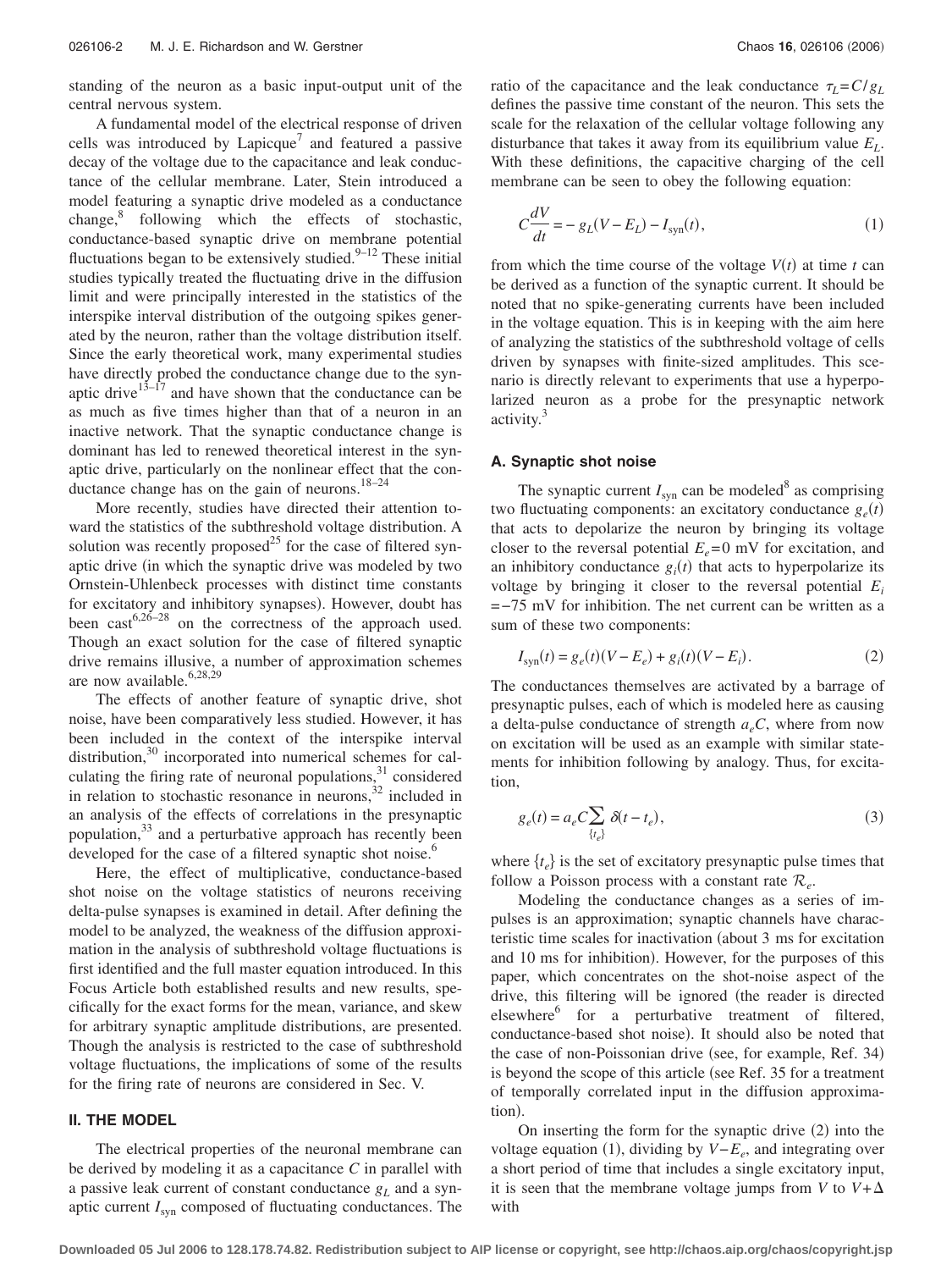where the effective amplitude  $b_e$  has been introduced. This form of the voltage jump follows the usual rules of calculus and is the same as that chosen in Ref. 31.

#### *1. Stratonovich versus Itô stochastic calculus*

It is possible to make a different choice from the update rule (4) by retarding the multiplicative voltage prefactor of the synaptic drive in Eq.  $(2)$ . If such a choice is made, the driving term for excitation, for example, becomes  $g_e(t) \left[ V(t) \right]$  $-\epsilon$ ) $-E_e$ , where  $\epsilon$  is a positive infinitesimal. The update rule corresponding to (4) would then be  $\Delta = (E_e - V)a_e$  instead. In the diffusion limit (to be discussed in Sec. III), this choice would correspond to the Itô form of stochastic calculus, whereas the choice (4) corresponds to the Stratonovich form.<sup>37</sup> Throughout this paper it will be the Stratonovich form that is chosen. However, when  $a_e$  is small, the two formulations become practically indistinguishable. It can be noted that by making the replacement  $b_e \rightarrow a_e$  the Itô formulation is obtained.

#### *2. Numerical simulations of synaptic shot noise*

A discretized form of the voltage equation (1) can be used for Monte Carlo simulations of the dynamics. For the purposes of this paper a simple forward Euler scheme was found to be adequate, with an integration time step  $\Delta_t$  $= 50 \mu s$ , or smaller, used. The discrete-time dynamics for the voltage  $V_k$  at time step  $t_k = k\Delta_t$  can be written, following the rule in Eq.  $(4)$ , as

$$
V_{k+1} = V_k + \frac{\Delta_t}{\tau_L} (E_L - V_k) + e_k b_e (E_e - V_k) + i_k b_i (E_i - V_k),
$$
 (5)

where  $e_k$ ,  $i_k$  are integers drawn from Poisson distributions with means  $\mathcal{R}_e \Delta_t$ ,  $\mathcal{R}_i \Delta_t$ . This is an approximation to Poissonian statistics, valid to order  $\Delta_t$  and therefore consistent with this first-order Euler scheme: a small  $\Delta_t$  must be chosen (as specified above) for accuracy such that  $e_k$  or  $i_k$  infrequently take a value of greater than unity . It should be noted that an exact integration scheme can be implemented by calculating the time to the next event using the Poissonian interval distribution—this method is discussed in Ref. 36.

#### **III. THE DIFFUSION APPROXIMATION**

A standard approach for dealing with Poissonian shot noise is to take the diffusion limit. In the context of a fluctuating subthreshold voltage this approach becomes accurate in the limit in which many excitatory and inhibitory synaptic pulses arrive within the relaxation time  $\tau_L$  of the dynamics, i.e., that  $\mathcal{R}_{e} \tau_{L} \geq 1$  and  $\mathcal{R}_{i} \tau_{L} \geq 1$ . When this holds, the Poissonian fluctuations are well approximated by a Gaussian process. In this section the diffusion approximation of the voltage dynamics first will be obtained and the corresponding Fokker-Planck equation for the probability distribution derived. The predictions of this approximation will then be compared to the full dynamics and its weaknesses identified.

To obtain the diffusion approximation, the aim is to approximate the stochastic synaptic current given in Eqs. (2)

and (3) by a Gaussian process of identical mean and variance. Using the excitatory conductance as an example, consider first the integration of this contribution to  $I_{syn}$  over a short time  $t_k$  to  $t_{k+1} = t_k + \Delta_i$ :

$$
g_e(V - E_e) = \frac{1}{\Delta_t} \int_{t_k}^{t_{k+1}} dt C a_e \sum_{\{t_e\}} \delta(t - t_e)(V - E_e).
$$
 (6)

Finding the mean and variance of this quantity is complicated by the fact that a delta function multiplies the voltage under the integral. However, on combining the rule given in Eq.  $(4)$  with the voltage equation  $(1)$ , the first two moments can be found to be

$$
\langle g_e(V - E_e) \rangle = C \mathcal{R}_e b_e (V_k - E_e), \tag{7}
$$

$$
Var[g_e(V - E_e)] = C^2 \mathcal{R}_e b_e^2 (V_k - E_e)^2 / \Delta_t,
$$
\n(8)

where  $V_k = V(t_k)$  is the value of the voltage before any inputs arrive (these equations nevertheless correspond to the Stratonovich form of stochastic calculus).

To keep the form of the dynamics unambiguous, the discrete form for the evolution will be written directly. To this end, it proves convenient to introduce an effective time constant  $\tau$  and the drive-dependent equilibrium potential  $E$ :

$$
\tau^{-1} = \tau_L^{-1} + \mathcal{R}_e b_e + \mathcal{R}_i b_i,\tag{9}
$$

$$
E = \tau (E_L \tau_L^{-1} + E_e \mathcal{R}_e b_e + E_i \mathcal{R}_i b_i).
$$
 (10)

In terms of these variables the discrete-time equation for the voltage can be written

$$
V_{k+1} = V_k + \frac{\Delta_t}{\tau} (E - V_k)
$$
  
+  $\sqrt{\Delta_t [\mathcal{R}_e b_e^2 (E_e - V_k)^2 + \mathcal{R}_i b_i^2 (E_i - V_k)^2]} \psi_k$ , (11)

where the two Gaussian processes for excitation and inhibition have been merged and  $\psi_k$  is a Gaussian random number of zero mean and unit variance drawn for each time step. This discrete evolution equation is a translation into Îto form of the true Stratonovich dynamics. The corresponding Fokker-Planck equation<sup>37</sup> for the diffusion-level voltage distribution  $P_D(V)$  can be written

$$
\frac{\partial}{\partial t}P_D = \frac{1}{2} \frac{\partial^2}{\partial V^2} \left[ (\mathcal{R}_e b_e^2 (E_e - V)^2 + \mathcal{R}_i b_i^2 (E_i - V)^2) P_D \right] \n+ \frac{1}{\tau} \frac{\partial}{\partial V} \left[ (V - E) P_D \right].
$$
\n(12)

A brief technical point: to order  $a_e^2$ ,  $a_i^2$ , this Fokker-Planck equation is identical to that which would be obtained directly for the Stratonovich formulation for the replacement *ge*  $=Ca_e[\frac{R_e}{2\epsilon_0^2+\sqrt{R_e}\xi_e}(t)]$ , where  $\xi_e(t)$  is delta-correlated white noise.26,37 However, as will be seen, the form used in Eq. (12) has the added advantage of giving the mean and variance of the voltage correct to all orders in  $a_e$ ,  $a_i$  as expressed via  $b_e$ ,  $b_i$ .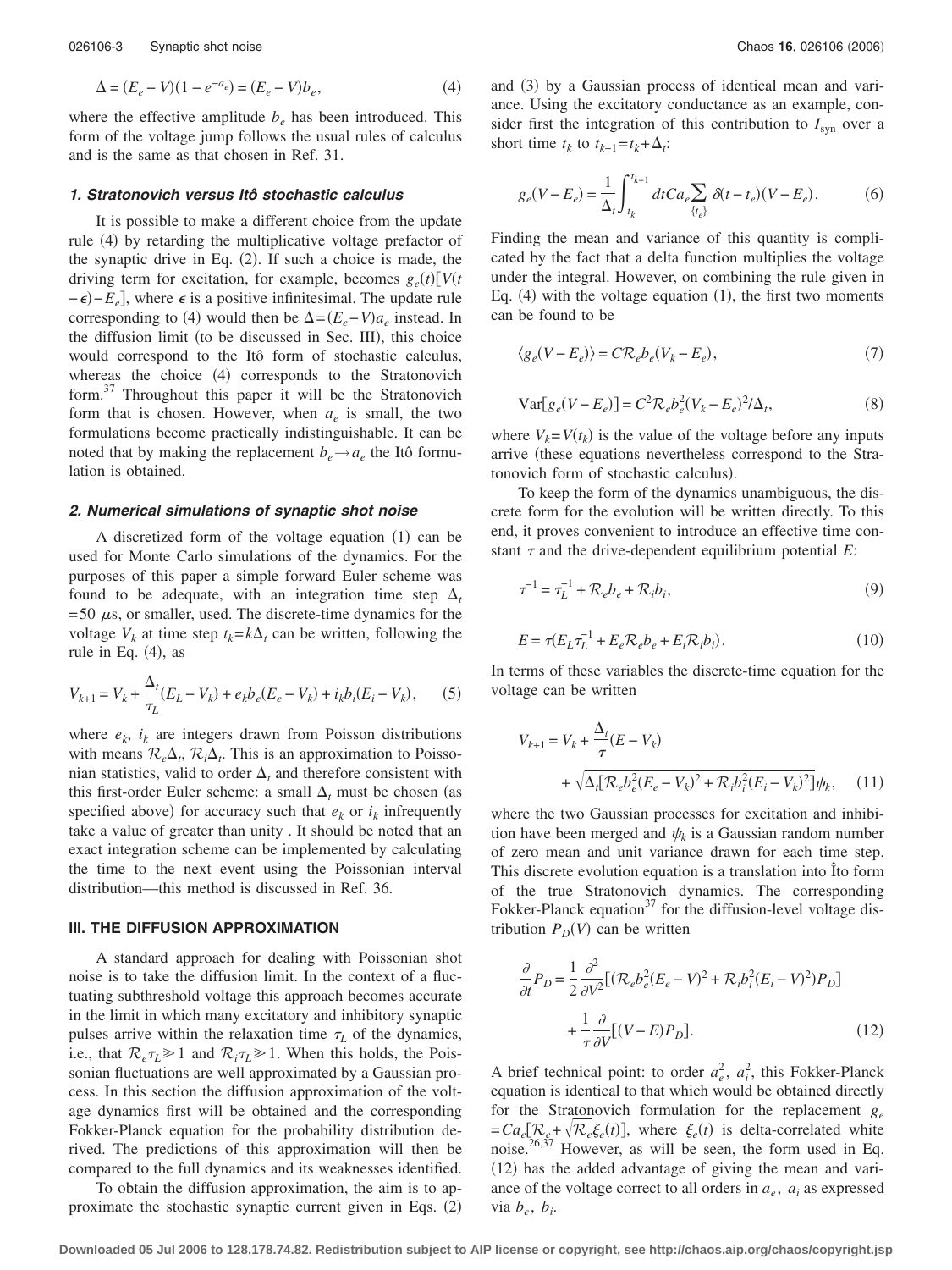

FIG. 1. Comparison of the shot-noise and diffusion-approximation voltage dynamics. (a)–(c) A case demonstrating the boundary error of the diffusion approximation: a neuron receiving both excitatory and strong inhibitory drive bringing it close to the inhibitory potential *Ei*=−75 mV, with a leak potential also set at  $E_L = -75$  mV. (a) Shot-noise simulation of the dynamics. Between pulses the neuronal voltage relaxes to  $E_L$ . (b) Diffusion simulation using Eq. (11). Note that the voltage erroneously crosses the inhibitory reversal potential, which is not possible under the correct dynamics. (c) The steady-state shot-noise and diffusion-level voltage distributions. The diffusion approximation [simulation, Eq. (11); exact solution, Eq. (13)] gives a significant weight to the forbidden region below  $E_i = E_L = -75$  mV. (d)–(f) A case demonstrating the skew error of the diffusion approximation: a neuron receiving excitatory drive only with a leak potential  $E_L = -60$  mV. (d) Shot-noise simulation and (e) diffusion-level simulation. The average voltage *E* is  $-50$  mV in both cases (dotted lines). (f) The shot-noise distribution is positively skewed (peak left of the average, tail to the right) whereas its diffusion approximation predicts a negative skew with the peak to the right of the average voltage. The parameters  $\{\mathcal{R}_e, b_e, \mathcal{R}_i, b_i\}$  used for the drive were as follows: (a)–(c)  $\{0.5, 0.01, 10, 0.05\}$ , (d)–(f)  $\{0.25, 0.01, 0.05\}$  $0.04$ ,  $0$ ,  $0$ } with the rates given in kHz.

#### **A. The diffusion-level voltage distribution**

As stated earlier, the rates  $\mathcal{R}_e$ ,  $\mathcal{R}_i$  are steady and so, though the voltage has a dynamics, its statistics are stationary. The corresponding steady-state (i.e., setting  $\partial_t P_D = 0$ ) Fokker-Planck equation (12) is straightforward to solve<sup>9,26</sup> with the solution taking the following form:

$$
P_D \propto \exp[-AF(V)]/G(V),
$$
  
\n
$$
A = \frac{1}{\sqrt{\beta_e \beta_i}} \frac{1}{|E_e - E_i|} \frac{\beta_e \mathcal{E}_e + \beta_i \mathcal{E}_i}{\beta_e + \beta_i},
$$
  
\n
$$
F(V) = \arctan\left(\frac{\beta_e (V - E_e) + \beta_i (V - E_i)}{\sqrt{\beta_e \beta_i |E_e - E_i|}}\right),
$$
  
\n
$$
G(V) = [\beta_e (V - E_e)^2 + \beta_i (V - E_i)^2]^{[1 + 1/2(\beta_e + \beta_i)]},
$$
\n(13)

where the simplifying notation  $\beta_e = \tau R_e b_e^2 / 2$  and relative reversal potential  $\mathcal{E}_e = E_e - E$  have been introduced (and similarly for the  $i$ ,  $L$  subscripts).

It should be noted that the distribution predicted by the diffusion approximation is continuous over the voltage

range. This is, however, not the case for the true shot-noise dynamics: if  $E_L \le E_e$ , it is not possible for excitatory input to push the voltage over the reversal potential  $E_e$  for excitation (similarly, if the leak reversal  $E_L$  is chosen such that  $E_i$  $E_L E_e$ , then the voltage would be bound between  $E_i$  and  $E_e$ ). Hence the voltage should be bound by the leak and synaptic reversal potentials and the distribution should vanish outside this region.

That the diffusion approximation is not able to deal correctly with the reversal potential boundaries has been long recognized<sup>12</sup> and represents one of its weaknesses in its modeling of conductance-based drive (in this reference a number of alternative models to that considered here are discussed in detail, such as diffusion-level models that make the boundaries unreachable). An example of this is given in Figs.  $1(a)-1(c)$ . For the correct shot-noise dynamics the voltage is unable to cross the boundary for inhibition; the closer the voltage gets to  $E_i$ , the weaker the multiplicative inhibitory drive becomes. However, in the diffusion approximation, the excitatory noise is Gaussian (effectively predicting some negative conductances) and so causes the voltage to overlap into the forbidden zone below the inhibitory reversal poten-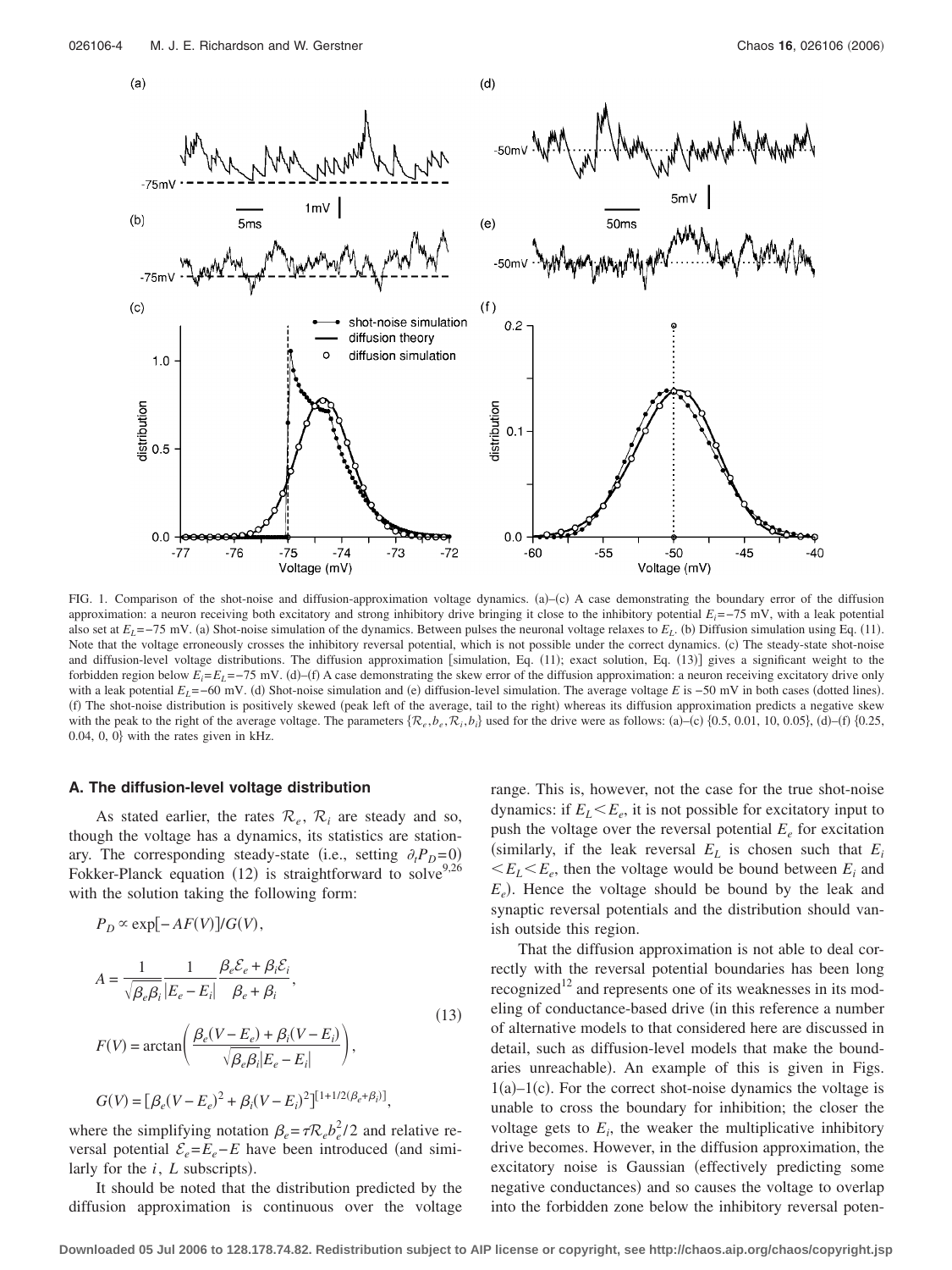tial. This effect can be seen clearly in simulations of the voltage time course in Fig. 1(b) well as in the distribution in Fig.  $1(c)$ .

#### **B. The diffusion-level voltage moments**

The mathematical form of the solution given in Eq.  $(13)$ for the diffusion-level distribution  $P_D$  does not provide for a transparent understanding of its form. A convenient way of classifying a distribution is via its moments, such as the mean and variance. For the diffusion-level distribution, such moments can be easily obtained by multiplying the Fokker-Planck equation and integrating over the voltage range. It proves convenient to measure the voltage as a difference from its mean  $E$  given in Eq.  $(10)$ . On multiplying the steady-state form of Eq. (12) by  $v^m$ , where  $v = (V - E)$ , and integrating over this variable, the following recursion relation for the moments of the probability distribution is found:

$$
0 = \left(\frac{1}{2}(m-1)(\mathcal{R}_e b_e^2 + \mathcal{R}_i b_i^2) - \frac{1}{\tau}\right) \langle v^m \rangle_D - (m-1)(\mathcal{R}_e b_e^2 \mathcal{E}_e + R_i b_i^2 \mathcal{E}_i) \langle v^{m-1} \rangle_D + \frac{1}{2}(m-1)(\mathcal{R}_e b_e^2 \mathcal{E}_e^2 + R_i b_i^2 \mathcal{E}_i^2) \langle v^{m-2} \rangle_D,
$$
(14)

where the *D* subscripts remind the reader that the average here is over the diffusion-level voltage distribution. By setting  $m=1$ , it is seen that the average voltage *V* is identical to *E*, i.e.,  $\langle v \rangle_D = 0$ . From the case of  $m = 2$ , the diffusion-level voltage variance  $\sigma_D^2$  is found to be

$$
\sigma_D^2 = \frac{\tau_L}{2} \frac{\mathcal{R}_e b_e^2 \mathcal{E}_e^2 + \mathcal{R}_i b_i^2 \mathcal{E}_i^2}{1 + \tau_L \mathcal{R}_e b_e (1 - b_e/2) + \tau_L \mathcal{R}_i b_i (1 - b_i/2)}.
$$
(15)

Also of interest is how non-Gaussian the distribution is. The skew, defined as  $S = \langle v \rangle^3 / \sigma^3$ , provides one such measure and can be written in terms of the standard deviation  $\sigma_D$  by using Eq.  $(14)$  with  $m=3$ :

$$
S_D = -\frac{2\tau_L}{\sigma_D} \frac{\mathcal{R}_e b_e^2 \mathcal{E}_e + \mathcal{R}_i b_i^2 \mathcal{E}_i}{1 + \mathcal{R}_e \tau_L b_e (1 - b_e) + \mathcal{R}_i \tau_L b_i (1 - b_i)}.
$$
(16)

For both the variance and skew, the effective time constant  $\tau$ [Eq. (9)] has been replaced by its form in terms of the passive time constant  $\tau_L$  and the rates  $\mathcal{R}_e$ ,  $\mathcal{R}_i$ .

To compare the diffusion-level form for the skew with simulation of the full model, a special case is considered in which inhibition is absent. In the limit of high-rate and small amplitudes, with  $\tau_L \mathcal{R}_e b_e$  held constant so as to keep the average voltage *E* fixed, the skew can be written

$$
S_D \simeq -\sqrt{\frac{8\tau_L \mathcal{R}_e b_e^2}{1 + \tau_L \mathcal{R}_e b_e}} \sim \sqrt{b_e} \tag{17}
$$

and seen to be proportional to the root of  $b_e$  (note that this is the same for the standard deviation). For the case of the purely excitatory drive, the diffusion approximation predicts a skew that is always negative.

It is not surprising that in the extreme case near the reversal of inhibition [shown in Figs.  $1(a)-1(c)$ ] the skew predicted from the diffusion approximation will be inaccurate. However, even away from the inhibitory reversal the skew is given incorrectly by the diffusion approximation. In Figs.  $1(d)$  and  $1(e)$  an example is given for a neuron driven by an excitatory drive with a fluctuating voltage of average value −50 mV. As can be seen in the figure, the skew predicted by the diffusion approximation is negative with a value −0.23, whereas the distribution of voltages from the shot-noise simulation is positively skewed with a magnitude 0.23 (a mirror-image case was chosen). The difference between the true skew and its diffusion approximation is explored further in Fig. 2 as a function of  $b_e$  while  $\tau_l \mathcal{R}_e b_e$  is again held constant. As can be seen, for the examples, the diffusion approximation is systematically in error in its estimation of the skew.

#### **IV. ACCOUNTING FOR SHOT NOISE**

The full shot-noise statistics will now be addressed. As an illustration, the case of a uniamplitude distribution of synaptic weights will be considered first and the master equation for the dynamics of the voltage distribution presented. As will be seen, it is possible also in this case to derive arbitrary moments of the voltage distribution; these will be compared to the mean, variance, and skew derived in the diffusion approximation. The link between the diffusion approximation and the full dynamics is then examined and a consistent expansion of the master equation provided. The use of the simple uniamplitude case (in the absence of inhibition) also allows for an analytical recursion solution $30,33,38$  for the voltage distribution to be reviewed. The section closes with an analysis of the more general case in which the excitatory and inhibitory synaptic strengths take a range of values. The particular case of an exponential distribution of synaptic amplitudes is given as an example.

#### **A. The master equation for shot-noise drive**

In the previous section the Fokker-Planck equation was derived for the diffusion limit of high-rate synaptic pulses. A more general equation, the master equation, can be written down for the full probability density *P* that is valid for arbitrary rate pulses. This equation can be derived by considering an ensemble of equivalent neurons. There are three ways that neurons can enter a particular voltage range *V* to  $V + \delta_V$ : (1) from an excitatory jump into the range from some lower voltage; (2) from an inhibitory jump into the range from a higher voltage; and (3) by drifting in due to the leak term. Correspondingly, there are three analogous ways of leaving this voltage range. When the effects of these processes on the probability (proportion of neurons within the ensemble) of finding a neuron in this range are accounted for, the following equation is obtained:

$$
\frac{\partial}{\partial t}P(V) = \mathcal{R}_e \left[ \frac{1}{1 - b_e} P\left(\frac{V - b_e E_e}{1 - b_e}\right) - P(V) \right] \n+ \mathcal{R}_i \left[ \frac{1}{1 - b_i} P\left(\frac{V - b_i E_i}{1 - b_i}\right) - P(V) \right] \n+ \frac{1}{\tau_L} \frac{\partial}{\partial V} [(V - E_L) P(V)].
$$
\n(18)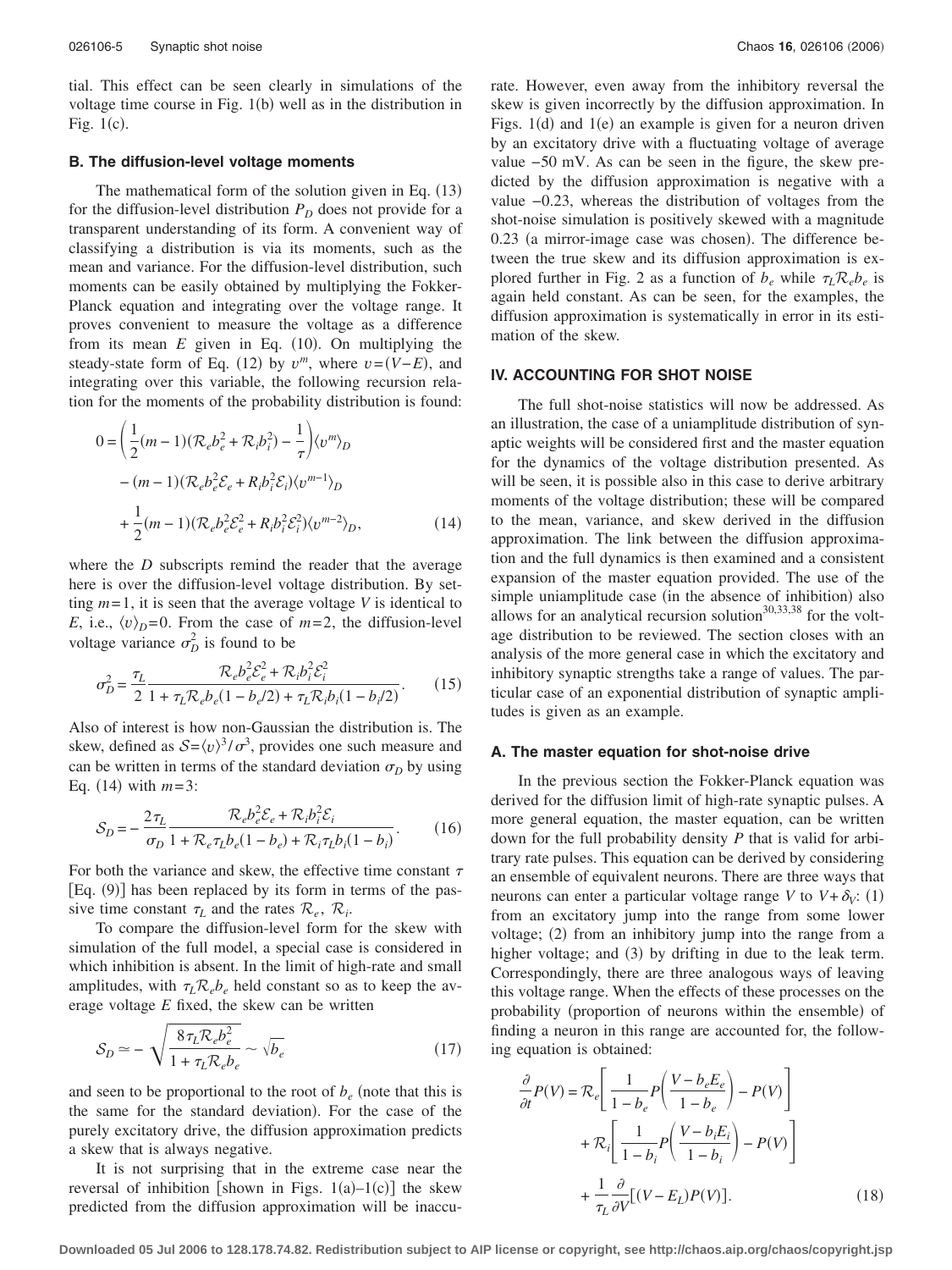

FIG. 2. Comparison of the voltage moments calculated for the shot-noise and diffusion-level dynamics. Three cases are considered for which  $\tau_L \mathcal{R}_e b_e$  is held constant (marked on panels) while  $b_e$  is varied over its full range  $\{0, 1\}$  in the absence of inhibition. In the upper panels, for all cases (a)–(c), it is seen that the diffusion-level mean, Eq. (10), and variance, Eq. (15) (here plotted in the form of the standard deviation), agree with the corresponding shot-noise moments derived from Eq. (19). The diffusion-level skew, Eq. (16), however, can be seen to be incorrect in comparison with the shot-noise form, Eq. (21), even in its expected range of validity for  $b_e$  small  $\tau_L \mathcal{R}_e$  large. (a) Lower panel: the true skew is positive, whereas the diffusion approximation predicts a negative value. (c) Lower panel: both the shot-noise and diffusion-approximation skew are negative, but with different magnitudes. (b) Lower panel: the intermediate case. In all examples  $E_L$ =−80 mV and  $\tau_L$ =20 ms.

This equation, written in a form where the probability current is explicit, has been used previously $30$  in combination with a threshold for spike initiation to examine the interspike interval of neurons driven by conductance-based shot noise. An efficient numerical scheme for the solution of this equation has also been presented. $31$ 

#### **B. Voltage moments of the master equation**

The exact mean, variance, and skew of the shot-noise subthreshold voltage distribution can be obtained directly from the master equation (18) by taking voltage moments, as was done similarly for the diffusion approximation in Sec. III. Again, it proves convenient to take the moments with respect to  $v = V - E$ , yielding the relation

$$
0 = \mathcal{R}_e (1 - b_e)^m \left\langle \left( v + \frac{b_e \mathcal{E}_e}{1 - b_e} \right)^m \right\rangle
$$
  
-  $\mathcal{R}_e \langle v^m \rangle + \mathcal{R}_i (1 - b_i)^m \left\langle \left( v + \frac{b_i \mathcal{E}_i}{1 - b_i} \right)^m \right\rangle - \mathcal{R}_i \langle v^m \rangle$   
+  $\frac{m}{\tau_L} (\mathcal{E}_L \langle v^{m-1} \rangle - \langle v^m \rangle),$  (19)

where  $\mathcal{E}_L = E_L - E$ . From this equation it can be shown that the mean voltage is equal to E and the variance  $\sigma^2$  is identical to  $\sigma_D^2$  given in Eq. (15): the diffusion approximation as formulated in Sec. III gives the first two moments exactly as was seen in the top two panels of Figs.  $2(a)-2(c)$ .

The third central moment can be written

$$
\langle v^3 \rangle = \frac{\tau_L}{3} \frac{\mathcal{R}_e b_e^3 \mathcal{E}_e^3 + \mathcal{R}_i b_i^3 \mathcal{E}_i^3}{1 + \mathcal{R}_e \tau_L b_e (1 - b_e + b_e^2/3) + \mathcal{R}_i \tau_L b_i (1 - b_i + b_i^2/3)}
$$

$$
- \tau_L \frac{\langle v^2 \rangle (\mathcal{R}_e b_e^2 \mathcal{E}_e (2 - b_e) + \mathcal{R}_i b_i^2 \mathcal{E}_i (2 - b_i))}{1 + \mathcal{R}_e \tau_L b_e (1 - b_e + b_e^2/3) + \mathcal{R}_i \tau_L b_i (1 - b_i + b_i^2/3)},
$$
(20)

which can be used to obtain the skew  $S = \langle v^3 \rangle / \sigma^3$  exactly. To give a transparent comparison with the prediction of the skew for the diffusion approximation  $S<sub>D</sub>$ , the case of a purely excitatory drive is again considered. In this case the skew becomes

$$
S = \frac{1 - \tau_L \mathcal{R}_e b_e (2 - b_e)}{1 + \tau_L \mathcal{R}_e b_e (1 - b_e + b_e^2 / 3)} \sqrt{\frac{8[1 + \tau_L \mathcal{R}_e b_e (1 - b_e / 2)]}{9 \tau_L \mathcal{R}_e}},
$$
\n(21)

which in the diffusion limit, i.e.,  $b_e$  small but with  $\mathcal{R}_e\tau_L b_e$ held constant, the skew simplifies to

$$
S \simeq \frac{1 - 2\tau_L \mathcal{R}_e b_e}{1 + \tau_L \mathcal{R}_e b_e} \sqrt{\frac{8b_e (1 + \tau_L \mathcal{R}_e b_e)}{9\tau_L \mathcal{R}_e b_e}} \sim \sqrt{b_e}.
$$
 (22)

For  $2\tau_L \mathcal{R}_e b_e$  < 1 this skew is positive and clearly different from that calculated from the Fokker-Planck equation (17), which is negative. A comparison of the diffusion-level skew and full skew is given in Fig. 2 for different values of  $\tau_L \mathcal{R}_e b_e$ as  $b_e$  is varied (this choice ensures that the mean voltage  $E$ remains constant). Data from simulations are also provided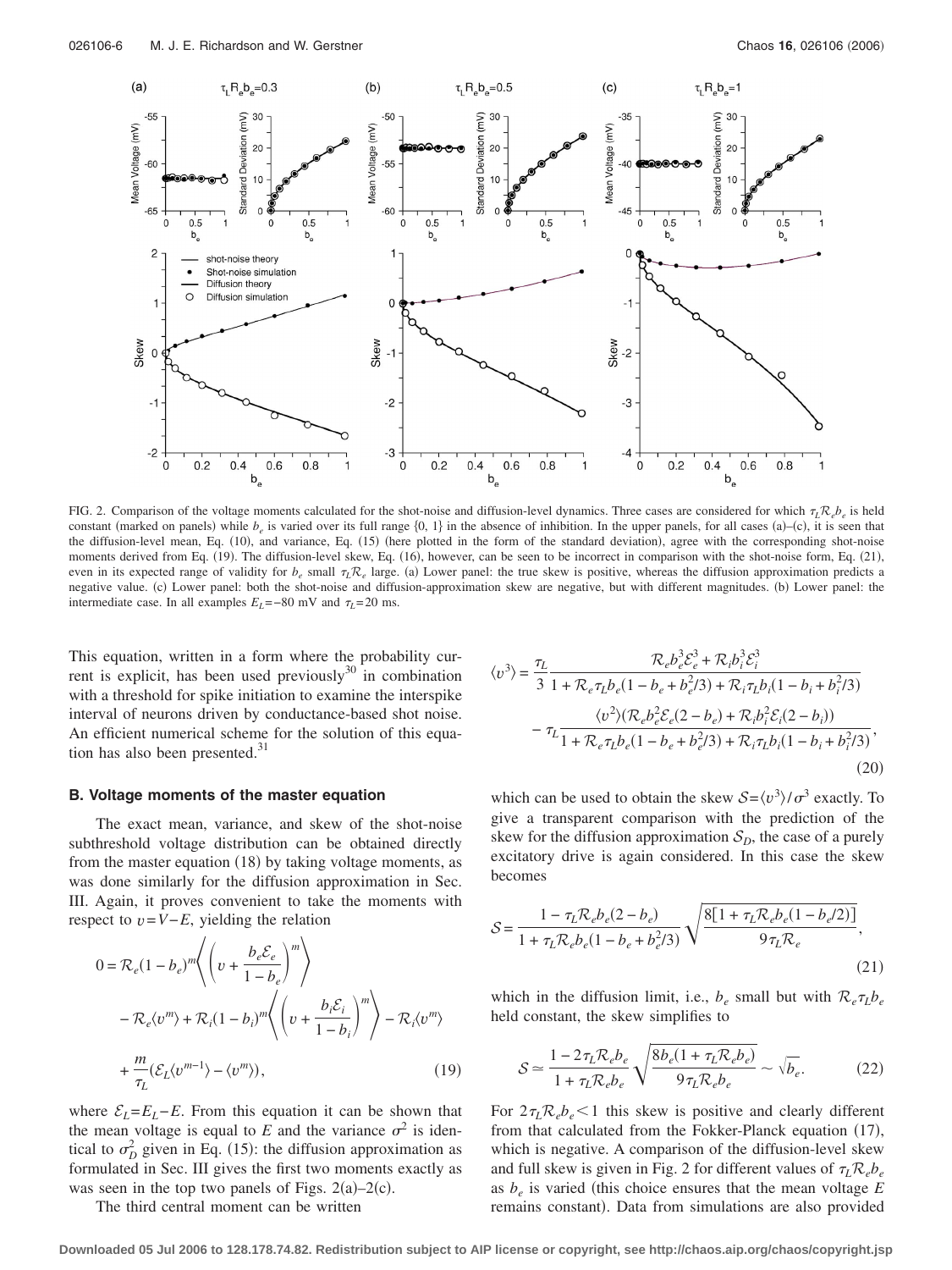with the exact results to underline the fact that approaches that use simulations in which Poissonian fluctuations are replaced by Gaussian white noise will also be in error at the level of the skew.

#### **C. Consistent expansions of the master equation**

The master equation can be expanded directly in powers of  $b_e$  with  $\tau_L \mathcal{R}_e b_e$  held constant to ensure a constant mean *E*. The term of Eq. (18) that deals with excitatory pulses can be expanded to second order in  $b_e$  to yield

$$
\frac{1}{1-b_e}P\left(\frac{V-b_eE_e}{1-b_e}\right) - P(V)
$$
\n
$$
= b_eP(V) + b_e(V-E_e)\frac{\partial P(V)}{\partial V}
$$
\n
$$
+ \frac{b_e^2}{2}\frac{\partial^2}{\partial V^2}[(V-E_e)^2P(V)] + O(b_e^3).
$$
\n(23)

On inserting this expansion, and the equivalent for inhibition, into the master equation (18), it is straightforward to show that the Fokker-Planck equation (12) is obtained. Hence in this expansion the mean and variance are given correctly, whereas the skew is given incorrectly. This is, of course, not too surprising: though there are some contributions to the skew at second order arising from the multiplicative noise, there are also terms missed that come from the higher-order terms dropped in the truncation of the expansion (23).

For a consistent solution it would be better to derive a systematic expansion that gives the moments correctly order by order in  $b_e$ . For the steady-state subthreshold distribution, centered around *E*, this can be achieved by writing the equation in a dimensionless variable  $y = (V - E)/\sigma$ . This removes the implicit  $b_e$ ,  $b_i$  scale in *V−E*. The expansion analogous to (23) for the distribution  $f(y)$  to order  $b_e$  yields

$$
b_e \frac{\partial}{\partial y}(fy) - \frac{b_e \mathcal{E}_e}{\sigma} \frac{\partial f}{\partial y} + \frac{1}{2} \frac{b_e^2 \mathcal{E}_e^2}{\sigma} \frac{\partial^2 f}{\partial y^2},\tag{24}
$$

where it should be noted that  $b_e/\sigma \sim \sqrt{b_e}$ . Together with the rest of the master equation, this yields

$$
\tau \frac{\partial f_0}{\partial t} = \frac{\partial^2 f_0}{\partial y^2} + \frac{\partial}{\partial y} (f_0 y) \tag{25}
$$

at zero order. The steady-state solution in terms of the voltage *V* is a Gaussian of mean *E* and variance  $\sigma$  given by Eqs. (10) and (15) and with vanishing skew. In comparison with the Fokker-Planck equation (12), it can be shown that Eq. (25) is identical to that of the diffusion approximation except that in the argument of the second derivative of Eq. (12) the voltage in the quadratic term has been replaced by its average value *E*.

A heuristic way of arriving at this approximation is to expand the synaptic drive given in Eq. (2). Considering just the excitatory component, the conductance can be first expanded into tonic  $g_{e0}$  and fluctuating  $g_{eF}$  components:

$$
g_e(V - E_e) = g_{e0}(V - E_e) + g_{eF}(V - E_e).
$$
 (26)

The first term on the right-hand side is absorbed directly into the leak conductance, leading to the effective time constant  $\tau$ and reversal potential *E*. The second term on the right-hand side represents the noise. This noise term can be expanded around the average voltage *E* to give

$$
g_{eF}(V - E_e) = g_{eF}(E - E_e) + g_{eF}(V - E). \tag{27}
$$

In terms of the variable  $V-E$ , which measures the difference of the voltage from its mean, the expansion on the right-hand side represents additive and multiplicative components, respectively. If the amplitude of  $g_{eF}$  is zero, then  $V-E=0$ . Hence, if  $g_{eF}$  is small, the multiplicative term must be less significant than the additive term. Keeping the leading-order additive fluctuations and dropping the multiplicative term yields an approximation for the synaptic drive that comprises a tonic conductance with additive current-based noise. In the diffusion approximation this results in a Fokker-Planck equation equivalent to that given in Eq. (25). This approximation has been used previously under the name of the "effective time constant" or "Gaussian approximation"<sup>12,26,39-42</sup> and can be justified [via Eq.  $(24)$ ] as the leading term in the expansion of the master equation (18). Moreover, it allows for a perturbative approach for calculating the skew by expanding to higher order, as was shown recently for a filtered synaptic drive.<sup>6</sup>

#### **D. Voltage distribution for excitatory shot noise**

For the case of combined excitation and inhibition, an analytic solution of Eq. (18) appears difficult. However, in the absence of inhibition a solution can be found using a generalization of a standard method<sup>38</sup> developed for Poissonian shot noise. This recursive approach, which has been used previously $^{30,33}$  in the context of neuronal firing rates, is now reviewed.

In the absence of inhibition the dynamics are governed by the relaxation, due to the leak conductance, and the excitatory jumps. The recursive method breaks the voltage range into a number of segments that can be solved successively. The first segment is between the leak potential  $E_L$  and the voltage  $V_1 = E_L + b_e(E_e - E_L)$  to which an excitatory jump brings the neuron from this leak potential. The dynamics in this segment are governed purely by the relaxation and the excitatory jumps out. The probability distribution within the segment  $P_{01}$ , between  $V_0 = E_L$  and  $V_1$ , therefore obeys

$$
\tau_L \mathcal{R}_e P_{01} = \frac{\partial}{\partial V} [(V - E_L) P_{01}]
$$
\n(28)

and has the solution

$$
P_{01} = A(V - E_L)^{\tau_L \mathcal{R}_e - 1},\tag{29}
$$

where *A* is a constant to be determined by normalization. For cases of moderate rate and higher  $\tau_L \mathcal{R}_e > 0$ , the distribution vanishes at  $V = E_L$ . The distribution  $P_{12}$  between  $V_1$  and  $V_2$ can now be calculated using  $(18)$ , where  $V_2$  is the voltage that an excitatory jump takes the neuron to  $V_1$ . Clearly, this can be continued for arbitrary ranges  $V_k$  to  $V_{k+1}$ , where  $V_k$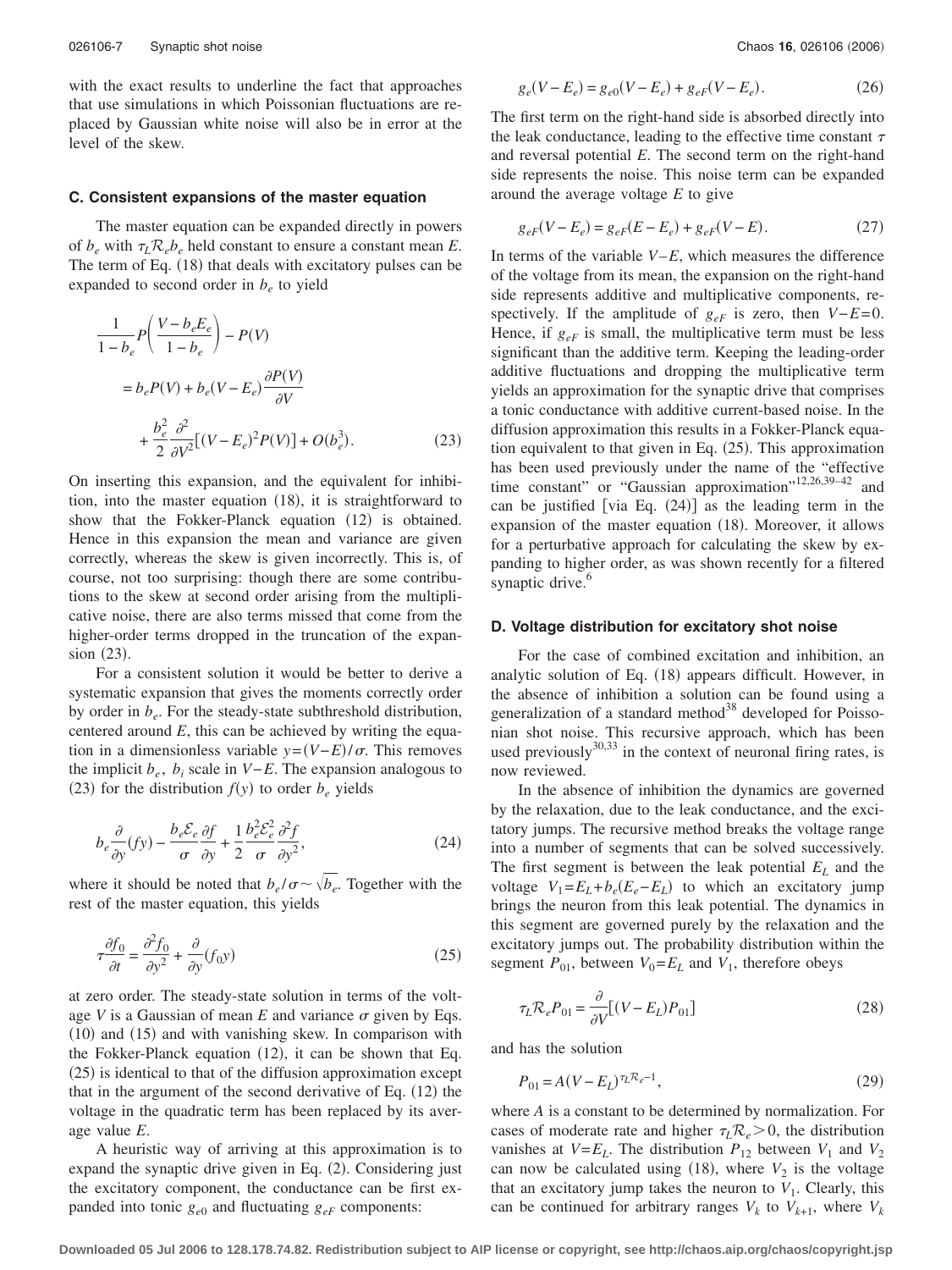$=E_e-(E_e-E_L)(1-b_e)^k$  and the voltage distribution  $P_{k,k+1}$  satisfies

$$
P_{k,k+1} = P_{k-1,k}(V_k) \left( \frac{V - E_L}{V_k - E_L} \right)^{\tau_L \mathcal{R}_e - 1}
$$

$$
- \frac{\tau_L \mathcal{R}_e}{1 - b_e} \int_{V_k}^V \frac{dW}{W - E_L} \left( \frac{V - E_L}{W - E_L} \right)^{\tau_L \mathcal{R}_e - 1}
$$

$$
\times P_{k-1,k} \left( \frac{W - b_e E_e}{1 - b_e} \right). \tag{30}
$$

This method is best suited for cases in which the probability density is dominated by the first few segments. If this is not the case, the necessity of calculating the integrals (30) numerically makes a more direct numerical approach desirable. However, this uniamplitude case is rather artificial; as can be seen in Fig.  $1(c)$ , even for the case where inhibition is present, there is a discontinuity in the gradient of the distribution. This is an artifact that is not present if the more biologically realistic case of a distribution of synaptic amplitudes is considered.

#### **E. Shot noise with amplitude distributions**

In the previous section the uniamplitude synapse was employed to illustrate the differences between the shot-noise dynamics and the diffusion approximation. The more general case of an amplitude distribution, for which pulses within an amplitude range  $b_e \rightarrow b_e + db_e$  arrive at a rate density  $\rho_e(b_e)$ , is now examined.

From a direct generalization of the argument that lead to Eq. (18) the master equation comprising an amplitude distribution can be written

$$
\frac{\partial}{\partial t}P(V) = \int_0^1 db_e \left[ \frac{1}{1 - b_e} P\left(\frac{V - b_e E_e}{1 - b_e}\right) - P(V) \right] \rho_e(b_e)
$$

$$
+ \int_0^1 db_i \left[ \frac{1}{1 - b_i} P\left(\frac{V - b_i E_i}{1 - b_i}\right) - P(V) \right] \rho_i(b_i)
$$

$$
+ \frac{1}{\tau_L} \frac{\partial}{\partial V} [(V - E_L) P(V)], \tag{31}
$$

where the integral of the rate density  $\rho_e$  over the range of  $b_e$ yields the net rate of pulses  $\mathcal{R}_e$ . The approach used to calculate the moments of the distribution  $[Eq. (19)]$  is identical to the previous section. Using the definition

$$
\overline{b_e^m} = \frac{1}{\mathcal{R}_e} \int_0^1 d b_e b_e^m \rho(b_e), \qquad (32)
$$

and similarly for  $\overline{b_i^m}$ , the following results for the mean and variance are found:

$$
\sigma^2 = \frac{\tau_L}{2} \frac{\mathcal{R}_e \overline{b_e^2} \mathcal{E}_e^2 + \mathcal{R}_i \overline{b_i^2} \mathcal{E}_i^2}{\left[1 + \tau_L \mathcal{R}_e (\overline{b_e} - \overline{b_e^2}/2) + \tau_L \mathcal{R}_i (\overline{b_i} - \overline{b_i^2}/2)\right]}.
$$
(34)

It can be seen that the variance is identical in form to Eq. (15), which is also the exact shot-noise variance for a uniamplitude distribution, except that the  $b_e^m$  forms in the numerator and denominator have been replaced by  $\overline{b_e^m}$ . Furthermore, by inserting the expansion  $(23)$  into Eq.  $(31)$  the corresponding Fokker-Planck equation can be derived, which is identical in form to the case  $(12)$  except that again the quantities  $b_e^m$  and  $b_i^m$  are replaced by their expectations.

The skew for this case also follows accordingly from Eq. (20). In the absence of inhibition this skew can be written

$$
S = \frac{\overline{b_e^3}}{b_e^2} \frac{1 - \tau_L \mathcal{R}_e (3 \overline{b_e^2}^2 / \overline{b_e^3} - \overline{b_e} - \overline{b_e^2})}{1 + \tau_L \mathcal{R}_e (\overline{b_e} - \overline{b_e^2} + \overline{b_e^3}/3)}
$$

$$
\times \sqrt{\frac{1 + \tau_L \mathcal{R}_e (\overline{b_e} - \overline{b_e^2}/2)}{9 \tau_L \mathcal{R}_e / 8}}.
$$
(35)

A specific choice for the amplitude distribution will be considered below. However, it should be noted that the prefactor of Eq. (35) allows for the skew to be stronger than the uniamplitude case.

## *1. Numerical solution for the excitation-only distribution*

The recursion solution of the Gilbert and Pollak form $38$ reviewed in the previous section is clearly not appropriate for the case of an amplitude distribution. An efficient numerical method $31$  has been developed for master equations of the form (31) in which both excitation and inhibition are present. However, here the case of excitation only will be considered for which the following elementary numerical scheme can be used to find the steady-state density.

By replacing the integral over  $b_e$  in Eq. (31) by an integral over the corresponding voltage, the master equation can be written

$$
0 = \int_{E_L}^{V} \frac{dWP(W)}{E_e - W} \tau_L \rho_e \left(\frac{W - V}{W - E_e}\right) + (1 - \tau_L \mathcal{R}_e) P(V)
$$

$$
+ (V - E_L) \frac{\partial P(V)}{\partial V}.
$$
(36)

The voltage range is now discretized over a lattice  $V_k = E_L$  $+k\Delta_V$  with lattice constant  $\Delta_V$  [please note that this definition of *Vk* differs from that used previously in the context of uniamplitude distributions near Eq. (28)]. With the probability density  $P_k$  evaluated on these lattice points, the corresponding difference equation, valid for  $k \geq 1$ , can be written as

$$
P_{k+1} = P_k + \frac{\Delta_V}{V_k - E_L} [(\mathcal{R}_e \tau_L - 1) P_k - \Sigma_k],
$$
\n(37)

with the integral in Eq. (36) approximated by

**Downloaded 05 Jul 2006 to 128.178.74.82. Redistribution subject to AIP license or copyright, see http://chaos.aip.org/chaos/copyright.jsp**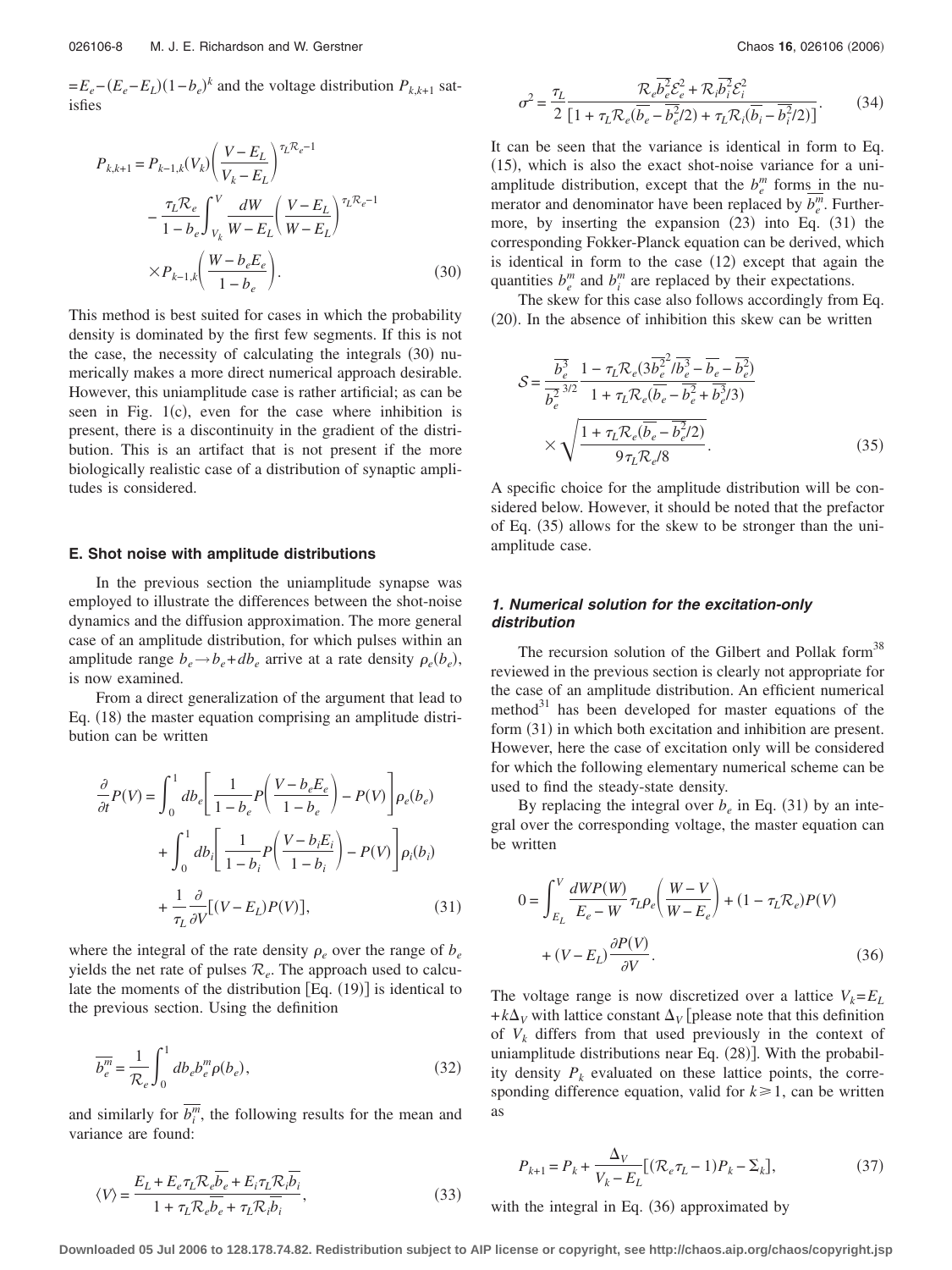

FIG. 3. Comparison of shot-noise, diffusion-level, and Gaussian-approximation voltage densities for neurons receiving synapses with a distribution of amplitudes. The upper panels show example voltage trajectories for each case, where from (a) to (c), the dynamics becomes more diffusive and less shot-like. (a) Large-amplitude shot noise;  $\mathcal{R}_e$ =0.1 kHz,  $b_e$ =0.0533 giving mean pulse amplitudes of 4 mV from the leak potential  $E_L$ . The Gaussian approximation gives a slightly better account of the full distribution, which is positively skewed, than the diffusion approximation does, which itself is negatively skewed. (b) Moderate-amplitude shot noise;  $\mathcal{R}_e$ = 0.3 kHz,  $\overline{b_e}$ = 0.0267 giving mean pulse amplitudes of 2 mV from the leak potential  $E_L$ . Again the full distribution shows a significant positive skew. As can be seen in the inset, the diffusion approximation, and to a lesser extent, the Gaussian approximation underestimate the probability density for *V*>−55 mV. Despite being at the tail of this distribution, this difference could potentially cause a significant error for estimations of the firing rate of neurons in the presence of a threshold for the generation of outgoing action potentials, which is typically set in the range *V*=−55 to −50 mV. (c) Low-amplitude shot noise;  $\mathcal{R}_e$ =5 kHz,  $b_e$ =0.00267 giving mean pulse amplitudes of 0.2 mV from the reversal leak *E<sub>L</sub>*. In this high-rate case corresponding to the diffusion limit, both the diffusion approximation and the full shot-noise distribution approach the Gaussian approximation. For all cases, the shot-noise distribution was calculated using the numerical scheme given in Eq. (37) with the leak potential set at  $E_L$ =−75 mV and with  $\tau_L$ =20 ms.

$$
\Sigma_{k} = \sum_{j=1}^{k} \frac{P_{j} \Delta_{V}}{E_{e} - V_{j}} \tau_{L} \rho_{e} \left( \frac{V_{k} - V_{j}}{E_{e} - V_{j}} \right) - \frac{P_{k} \Delta_{V}}{E_{e} - V_{k}} \frac{\tau_{L}}{2} \rho_{e}(0), \quad (38)
$$

and with the boundary conditions  $P(E_L) = P_0 = 0$  and  $P_1 = 1$ ; the normalization is enforced after the integration (37) is complete.

#### *2. An exponential distribution of amplitudes*

A specific choice for the synaptic amplitude distribution is now considered for which  $b_e$  is exponentially distributed. Given that  $b_e$  has an upper bound of 1, a cutoff has to be enforced. However, for mean values  $b_e \ll 1$  this cutoff can be neglected and the approximation  $\rho_e = \mathcal{R}_e \exp(-b_e / b_e) / b_e$  is a good one. Assuming this approximation to hold, the expectations of the second and third powers of  $b_e$  are

$$
\overline{b_e^2} = 2\overline{b_e}^2 \quad \text{and} \quad \overline{b_e^3} = 6\overline{b_e}^3. \tag{39}
$$

Because the exponential distribution has a tail, it can be expected that the skew is correspondingly stronger than that for the uniamplitude distribution considered in a previous section. To compare these two skews the quantities (39) are inserted into Eq. (35) and terms of order  $\mathcal{R}_e \overline{b_e}^2$  or higher dropped. The resulting form of the skew, written in terms of the mean  $\overline{b_e}$ , is

$$
S \simeq \frac{3}{\sqrt{2}} \frac{1 - \tau_L \mathcal{R}_e \overline{b}_e}{1 + \tau_L \mathcal{R}_e \overline{b}_e} \sqrt{\frac{8 \overline{b}_e (1 + \tau_L \mathcal{R}_e \overline{b}_e)}{9 \tau_L \mathcal{R}_e \overline{b}_e}}.
$$
(40)

In comparison with Eq.  $(22)$ , it can be seen that this skew is stronger and has a larger range of positivity than that derived for the uniamplitude distribution: the effect of the positive

skew is yet more enhanced for biologically realistic distributions.

In Fig. 3 subthreshold voltage densities are plotted for the amplitude-distributed shot-noise dynamics and the corresponding diffusion and Gaussian approximations [these are obtained by appropriately replacing  $b_e$  and  $b_e^2$  in Eqs. (7), (8), and (24) by their expectations]. As can be seen clearly in Figs.  $3(a)$  and  $3(b)$ , the full shot-noise distribution is significantly positively skewed (peak to the left of the mean with a tail extending to the right). In the detail of the distribution in Fig. 3(b) it should be noted that the Gaussian approximation—the zero-order expansion of the master equation—provides a slightly better approximation to the correct dynamics than the negatively skewed diffusion approximation does. For Fig.  $3(c)$ , which shows a case in which the diffusion approximation is expected to be good  $(\mathcal{R}_e \tau_L = 80)$ , all distributions approach the Gaussian form.

#### **V. CONCLUSION**

The shot-noise dynamics of the subthreshold voltage of neurons subject to a barrage of synaptic input was considered. A number of results and methods existing in the literature were reviewed and new, exact results for the voltage moments derived. The role of shot noise as the cause of the positive skew of the distribution, with a peak to the left of the voltage mean and a long tail to the right, was emphasized and the weakness of the diffusion approximation identified: specifically its crossing of the inhibitory boundary and its prediction of a negative skew. An expansion of the corresponding master equation was also developed, the zero-order of which predicts a Gaussian distribution for the voltage. For the subthreshold case this gives a better indication of the